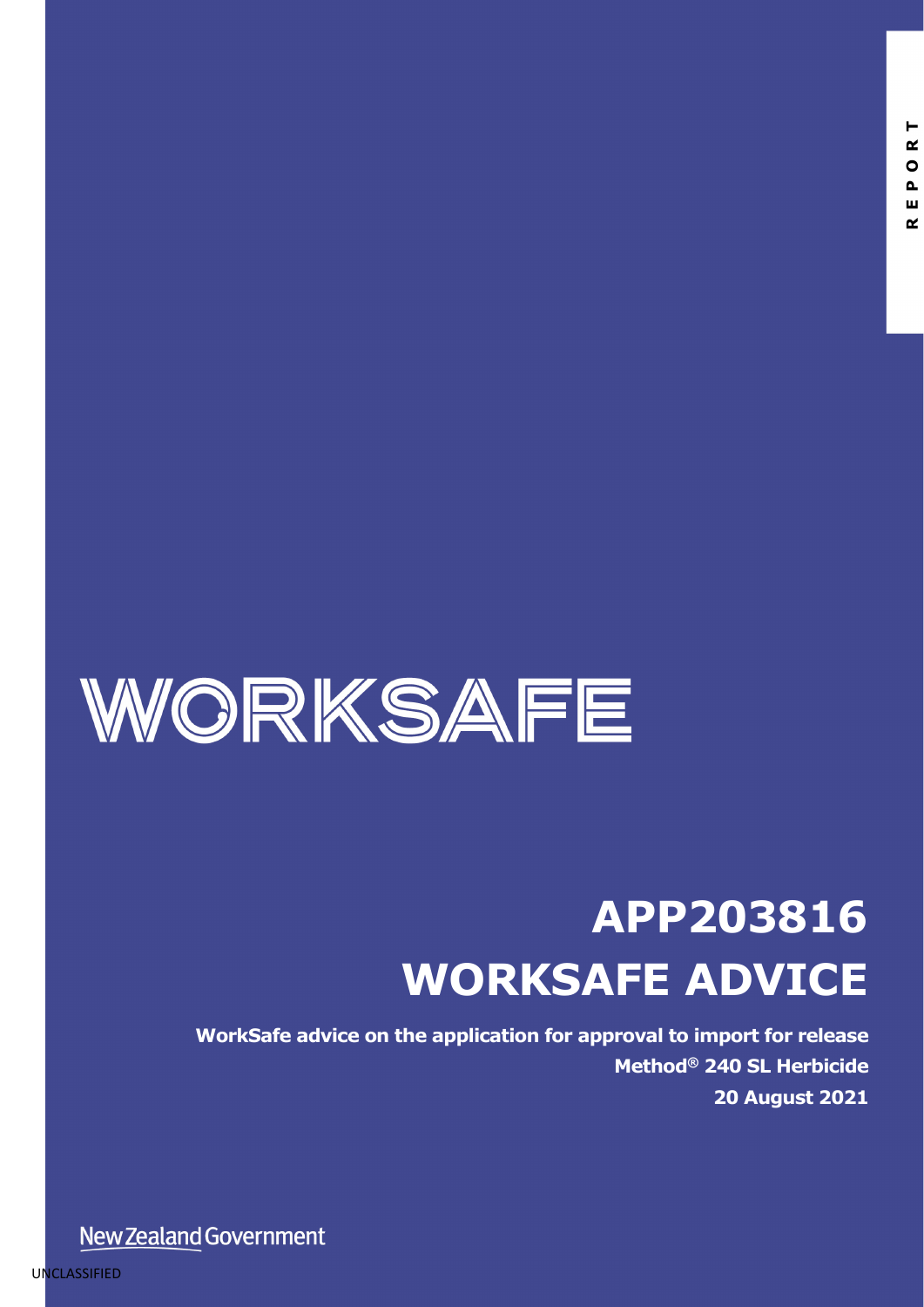#### **CONTENTS**

| $\mathbf{1}$ | <b>Introduction</b>                                                             | 3           |
|--------------|---------------------------------------------------------------------------------|-------------|
| $\mathbf{2}$ | <b>Approval Process</b>                                                         | 4           |
| 3            | <b>Relevant Regulations</b><br>3.1 Upstream Duties<br>3.2 Hierarchy of Controls | 5<br>5<br>6 |
| 4            | <b>Assessment</b>                                                               |             |
|              | <b>Advice</b>                                                                   | 8           |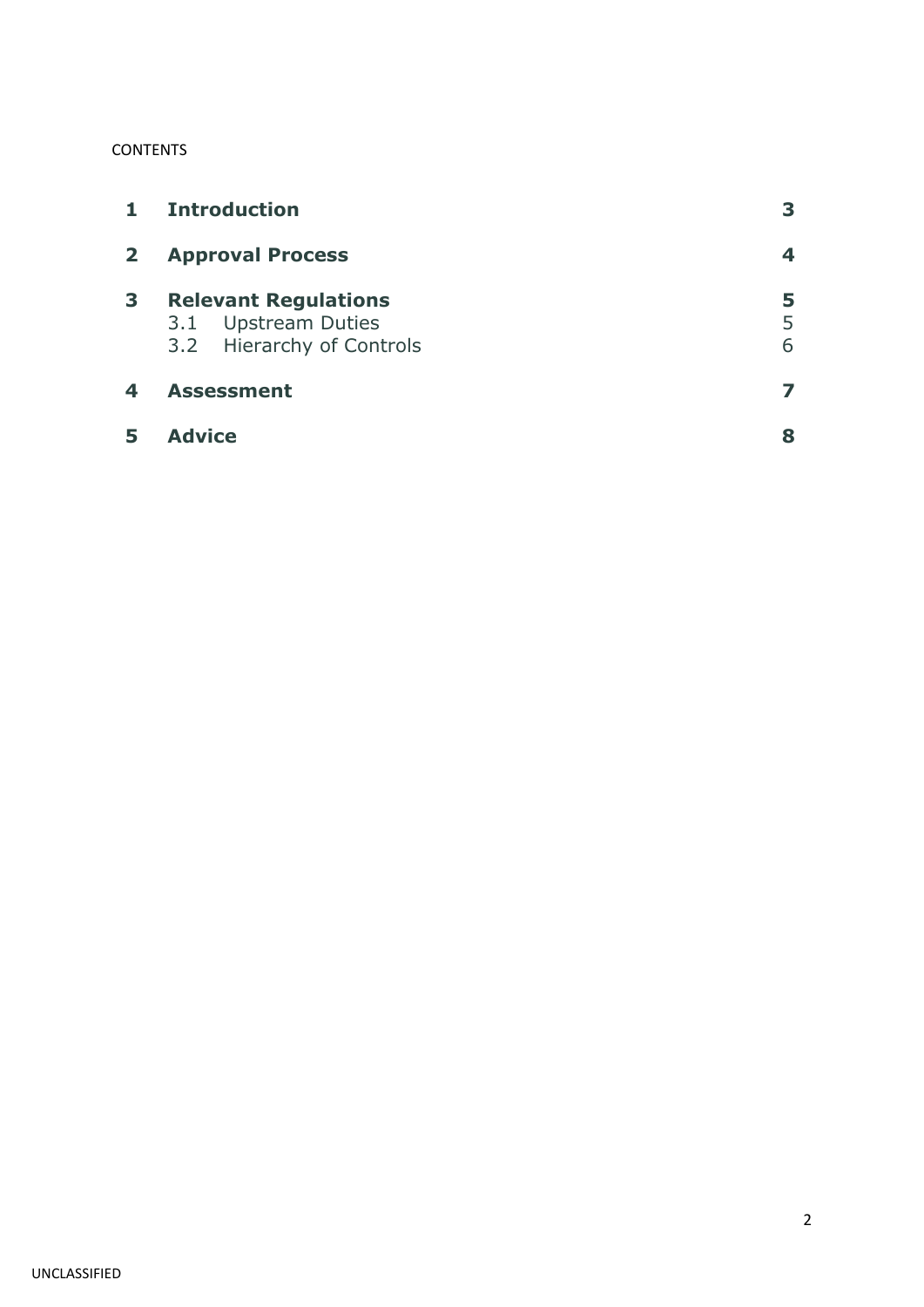### **1 INTRODUCTION**

This is WorkSafe New Zealand's (WorkSafe) review of Application APP203816 (Method® 240 SL Herbicide).

Every year 750-900 people die prematurely as a result of work-related illhealth, much of which is from chemical exposure. As the regulator of workplace health and safety, WorkSafe has a role in leading, influencing and leveraging the health and safety system to improve health and safety outcomes, and has firm targets and priorities to transform New Zealand's workplace health and safety performance.

WorkSafe's role in the wider health and safety system involves reviewing applications for new substance approvals and providing advice to the Environmental Protection Authority (EPA) to ensure that the risks associated with the use, handling, manufacture and storage of any new substances approved in New Zealand can be managed adequately.

The following report is based on the information provided with the application, from both the applicant and the EPA.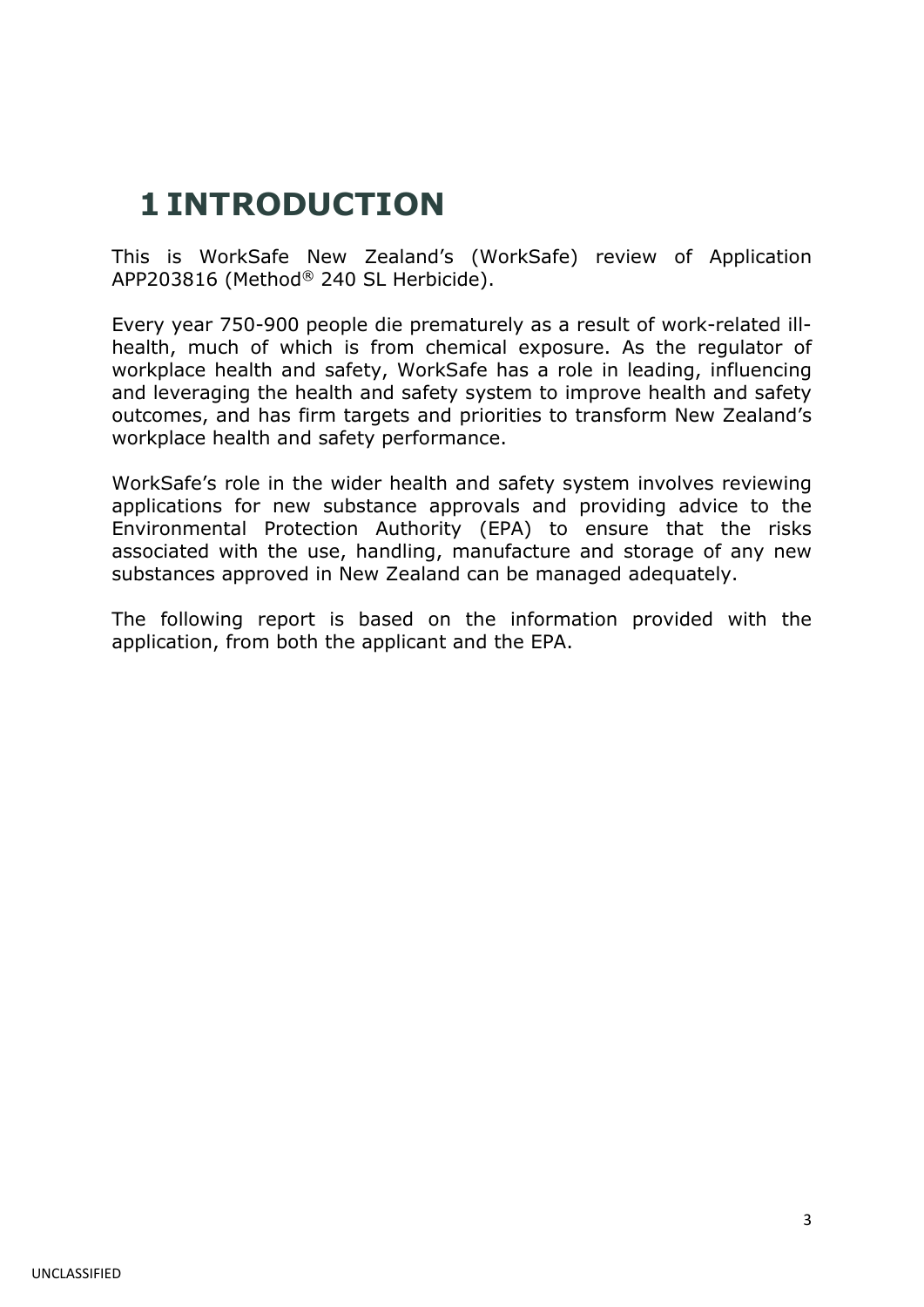# **2 APPROVAL PROCESS**

The controls for hazardous substances and duties to mitigate the risks that hazardous substances pose sit under two regimes:

- the Hazardous Substances and New Organisms Act 1996 (HSNO) for non-work, public health and environmental risks, and
- HSWA for work-related risks (including the HS Regulations and other regulations).

HSWA gives WorkSafe responsibility for setting, administering and enforcing controls to mitigate the health and safety risks of using, handling, storing or manufacturing hazardous substances in the workplace. Since December 2017, the workplace controls for hazardous substances have been set in the HS Regulations and relevant safe work instruments (SWI) under HSWA.

Under (HSNO), the EPA is responsible for approving and classifying hazardous substances.

This division of roles requires the EPA and WorkSafe to work together to assess hazardous substances applications, to ensure the appropriate controls from each regime are applied to safeguard people (both at work and outside the workplace) and the environment.

The objectives of WorkSafe's participation in the hazardous substance applications process are to ensure that:

- hazardous substances at work are treated in a way that protects workers and other persons against harm to their health, safety, and welfare by eliminating or minimising risks arising from work, contributing to reduced incidence of workrelated ill-health
- WorkSafe maintains a constructive and collaborative relationship with the EPA in assessing hazardous substance applications.

Consistent with the purpose of HSWA, regard must be had to the principle that workers and other persons should be given the highest level of protection against harm to their health, safety and welfare from hazards or risks arising from work, so far as is reasonably practicable.

Where existing controls under HSWA are not considered adequate, additional or varied controls may be imposed only by way of a safe work instrument.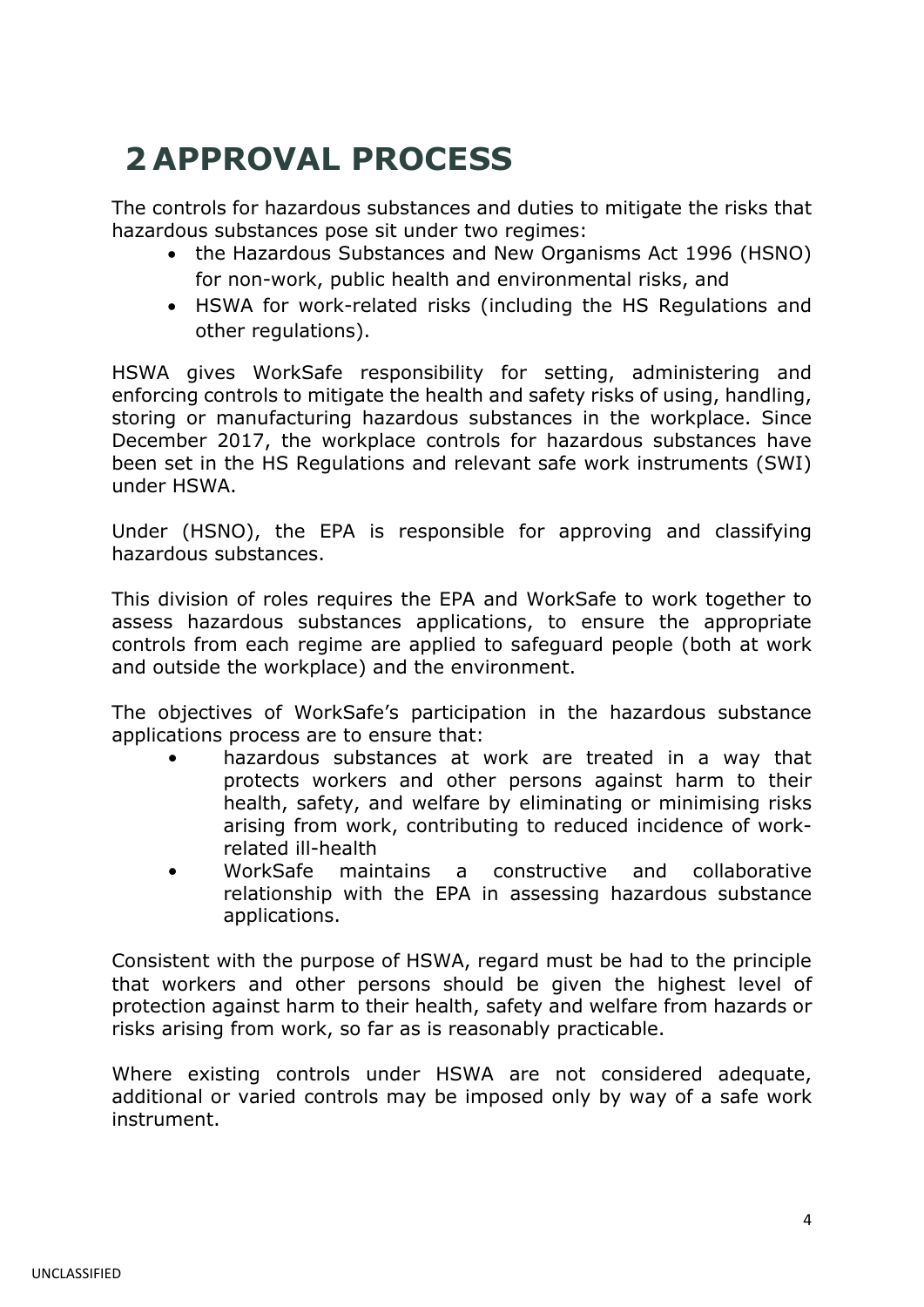### **3 RELEVANT REGULATIONS**

In reviewing this application WorkSafe has considered the PCBU's obligations under:

- HSWA
- the Health and Safety at Work (General Risk and Workplace Management) Regulations 2016 (the GRWM Regulations), and
- the HS Regulations (HSW (Hazardous Substances) Regulations 2017).

In assessing the adequacy of the default hazardous substances controls, WorkSafe also takes account of other relevant requirements under the health and safety legislative framework, for example duties:

- to manage risks associated with substances hazardous to health by applying the hierarchy of controls (regulations 5 to 8 and 28 of the GRWM Regulations)
- to provide information, supervision, training and instruction (regulation 9 of the GRWM Regulations)
- to provide workplace facilities (regulations 10-11 of the GRWM Regulations) including ventilation and facilities to control airborne contaminants
- to provide personal protective equipment (regulation 15 of the GRWM Regulations)
- to carry out exposure monitoring and health monitoring (regulations 32-42 of the GRWM Regulations,).

'Upstream duties', or the duty of a PBCU who designs, manufactures, imports or supplies a hazardous substance to ensure that a substance is without risks to the health and safety of persons so far as is reasonable practicable, may also apply (sections 39-42 of HSWA).

WorkSafe's advice to the EPA may refer to any of the above duties.

#### **3.1 Upstream Duties**

Upstream duties are relevant if a new substance has properties that make it more hazardous than existing similar products, for example, if it has a non-active ingredient (such as a surfactant) that is more hazardous than similar ingredients in similar products. The similar products demonstrate that it is possible to avoid the hazard.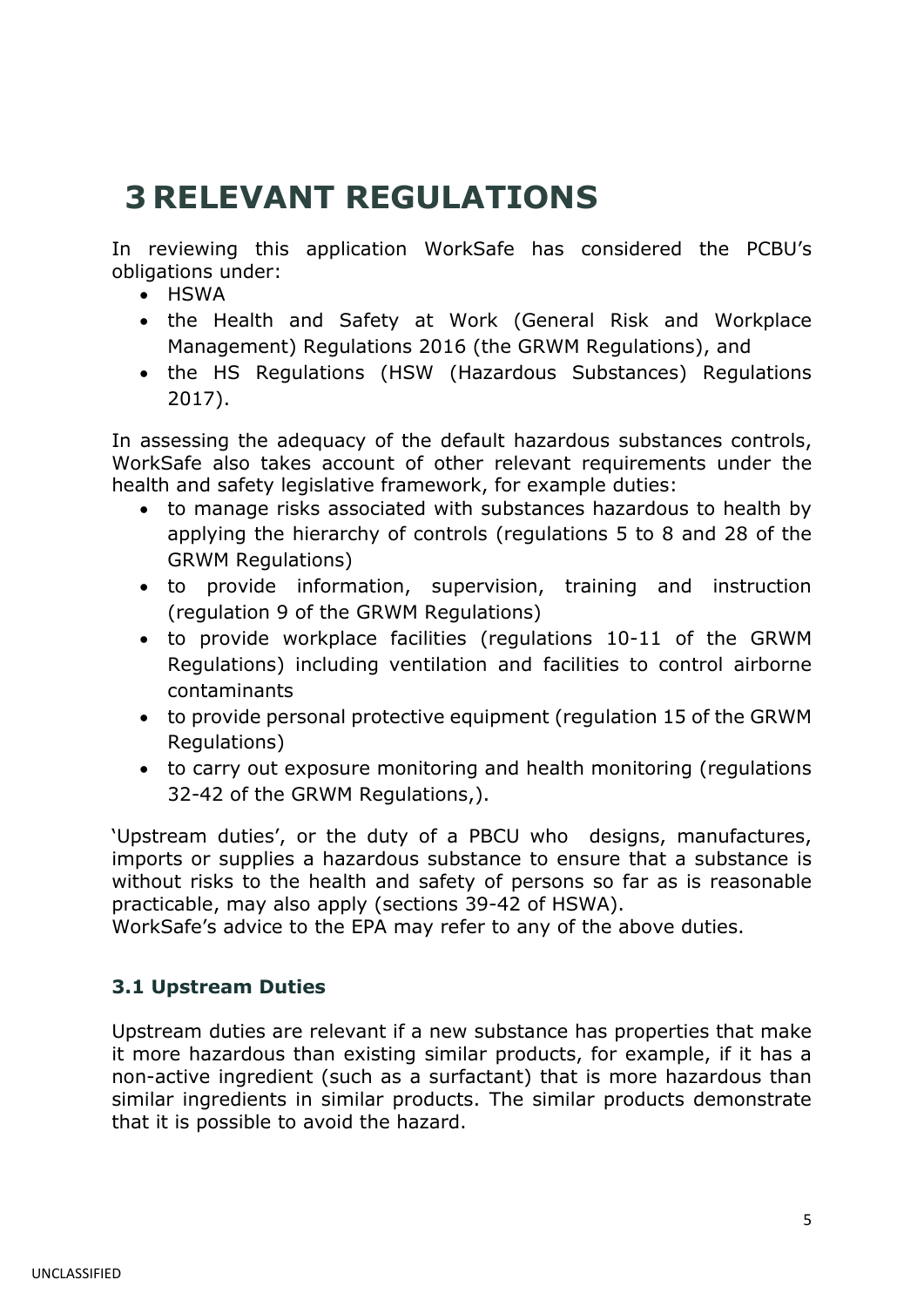#### **3.2 Hierarchy of Controls**

Under section 30(1)(a) of HSWA the PCBU must eliminate risks to health and safety so far as is reasonably practicable. If this is not reasonably practicable, the PCBU must minimise the risks so far as is reasonably practicable following the hierarchy of controls.

The hierarchy of controls is set out in regulation 6 of the GRWM Regulations.

If elimination is not possible, a PCBU must consider (in this order):

- Substitution, isolation, engineering control measures
- administrative controls
- personal protective equipment (PPE): If risk remains after all other measures have been applied, the PCBU must supply and ensure the use of personal protective equipment.



Personal protective equipment (PPE) may need to be used or worn to minimise health risks, but should only be used as an exposure control measure to minimise risk when other control measures alone can't adequately do so.

The decision to choose PPE in the absence of control measures higher up the hierarchy must be based on the principles of reasonable practicability. Considerations of cost alone is not sufficient to determine 'so far as is reasonably practicable'.

PPE should not be the first or only risk management method considered, and WorkSafe expects PCBUs to give preference to other controls that protect multiple at-risk workers at once. Regard must also be given to providing the highest level of protection for workers and others, so far as is reasonably practicable.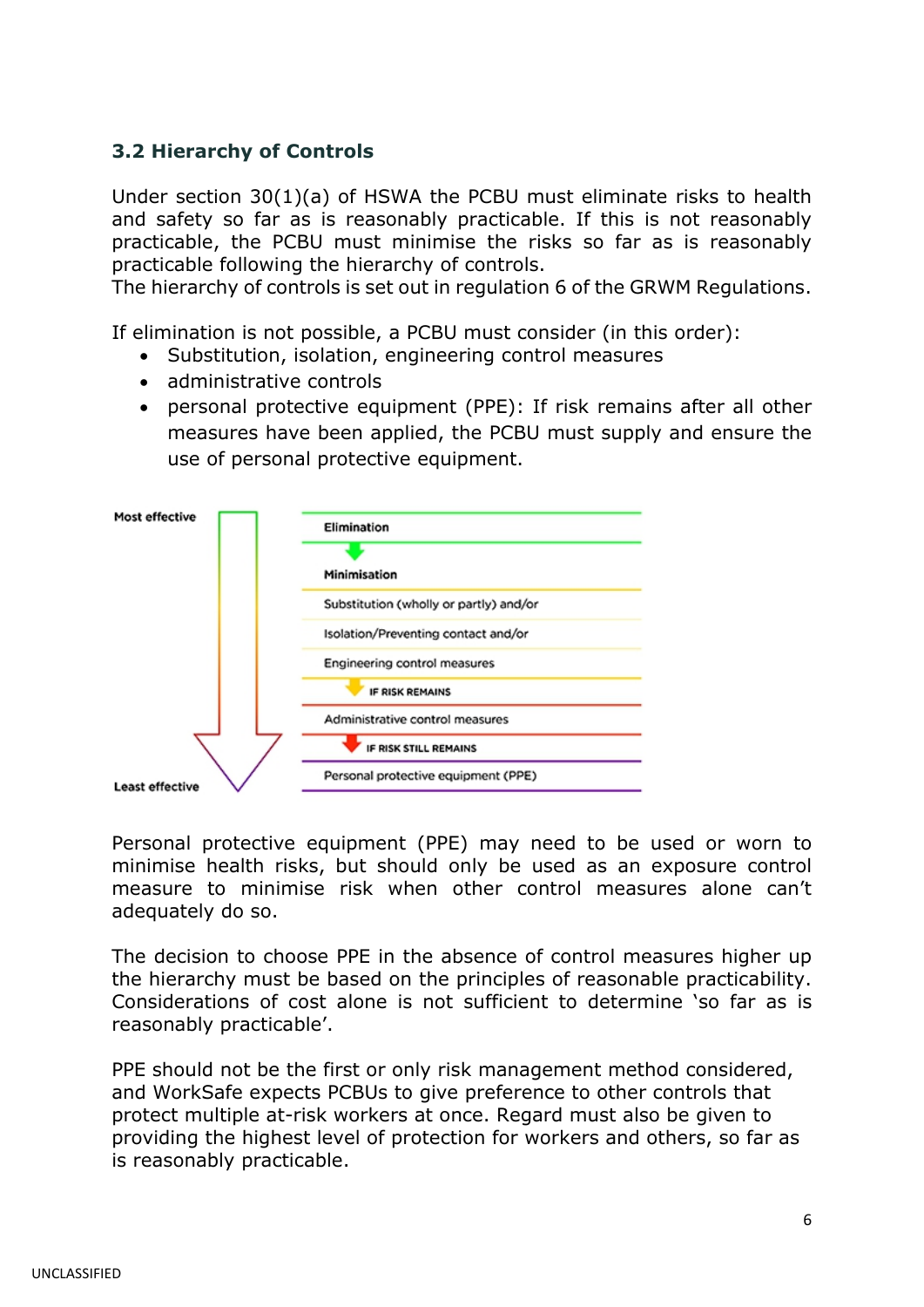### **4 ASSESSMENT**

This WorkSafe New Zealand (WorkSafe) review of application APP203816 (Method® 240 SL Herbicide) does not propose setting any additional requirements. The Health and Safety at Work (Hazardous Substances) Regulations 2017 (the HS Regulations) is not applicable as Method® 240 SL Herbicide is not classified as a hazardous substance.

WorkSafe has reviewed this application taking into consideration the PCBU's obligations under:

- the Health and Safety at Work Act 2015 (HSWA);
- the Health and Safety at Work (General Risk and Workplace Management) Regulations 2016 (the GRWM Regulations), and
- the Health and Safety at Work (Hazardous Substances) Regulations 2017.

WorkSafe received the following documentation to assist with provision of advice for approval of this application:

- Application
- Science Memo
- Pathway determination
- Mixture spreadsheet
- Safety data sheet